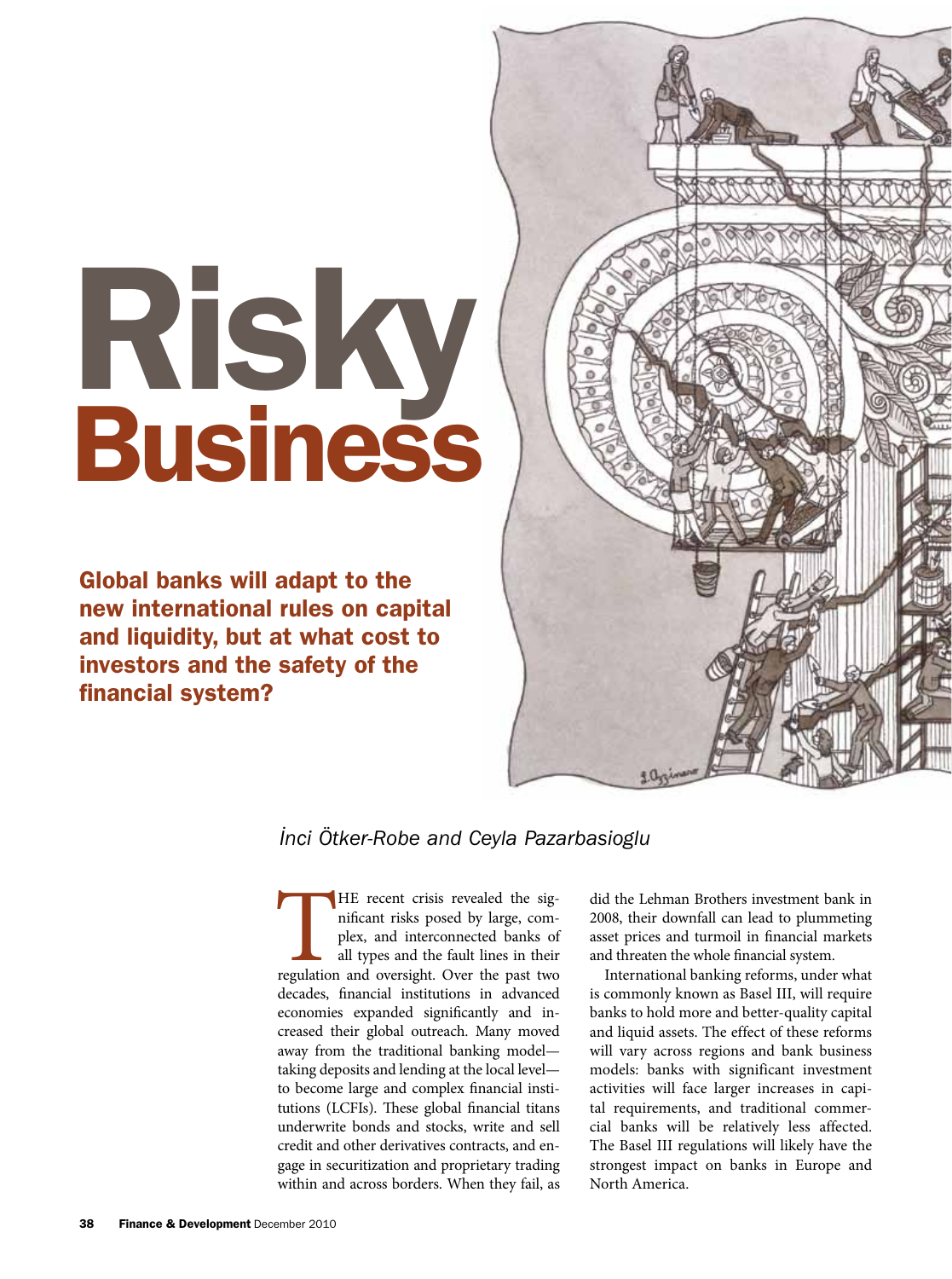

These more stringent rules will affect LCFIs' balance sheets and profitability. Banks will in turn adjust their business strategies, as they attempt to meet the tighter requirements and mitigate the effects of the regulatory reforms on their profitability. A key issue for policymakers is to ensure that the changes in banks' business strategies do not result in a further buildup of systemic risk in the shadows of less-regulated or unregulated sectors (such as hedge funds, money market funds, special purpose vehicles) or in locations with less-onerous regulatory standards.

### Tighter capital and liquidity rules

The new rules, approved by the leaders of the Group of Twenty advanced and emerging economies in November 2010, require, among other things

• higher and better-quality bank capital mainly common equity—that can absorb greater losses during a crisis;

• better recognition of banks' market and counterparty risks;

• a leverage ratio to limit excessive buildup of debt alongside the capital requirement;

• tighter liquidity standards, including through a liquid asset buffer for short-term liquidity stresses and better matching of asset and liability maturities; and

• buffers for conservation of capital.

Our analysis of a sample of 62 LCFIs from 20 countries and covering three business models—commercial, universal, and investment banks—suggests that banks with significant investment banking activities, which derive

earnings primarily from trading, advisory, and asset management income, will experience larger declines in regulatory capital ratios, mostly because of higher market risk weights for trading and securitization activities (see Chart 1).

Banks' derivatives, trading, and securitization activities will be subject to tighter capital requirements as of end-2011 and, as a result, will be more costly. The goal is for tighter liquidity and capital requirements to ensure better coverage of the risk associated with those activities.

Universal banks, whose activities range from lending to investment banking, insurance, and other services, will also be affected by a combination of increased risk weights associated with their trading business and deductions from their capital as a result of their insurance business and minority interests related to third-party shareholdings in consolidated subsidiaries within a banking group.

Traditional commercial banks whose principal source of income is lending activity (see Chart 2) will be the least affected, thanks to their simpler business focus and the gradual phase-in period.

Across regions, the regulations will have a greater effect on European and North American banks, reflecting the large concentration of universal banks in Europe and the impact of higher risk weights on trading and securitization activities.

#### Shaping banks' business

Investment banking activities will also face regulatory reform initiatives beyond the Basel requirements that will raise their need for capital. The *securitization business* is subject to the U.S. Financial Accounting Standards Board's new accounting rules, which require originators to consolidate some securitized transactions onto bank balance sheets. Moreover, the 5 percent risk-retention rule for all securitization tranches aims (for example, under the Dodd-Frank Act recently signed into law in the United States) will compel their originators to keep some skin in the game. Combined with higher Basel risk weights, these reforms are expected to limit the desirability and profitability of the securitization business.

Similarly, the *derivatives business* will be affected by the global proposals made by the Financial Stability Board—an



#### Chart 2

# Making money

Net interest income is the main component of all banks' revenues, especially those of commercial banks. (end-2009, percent)